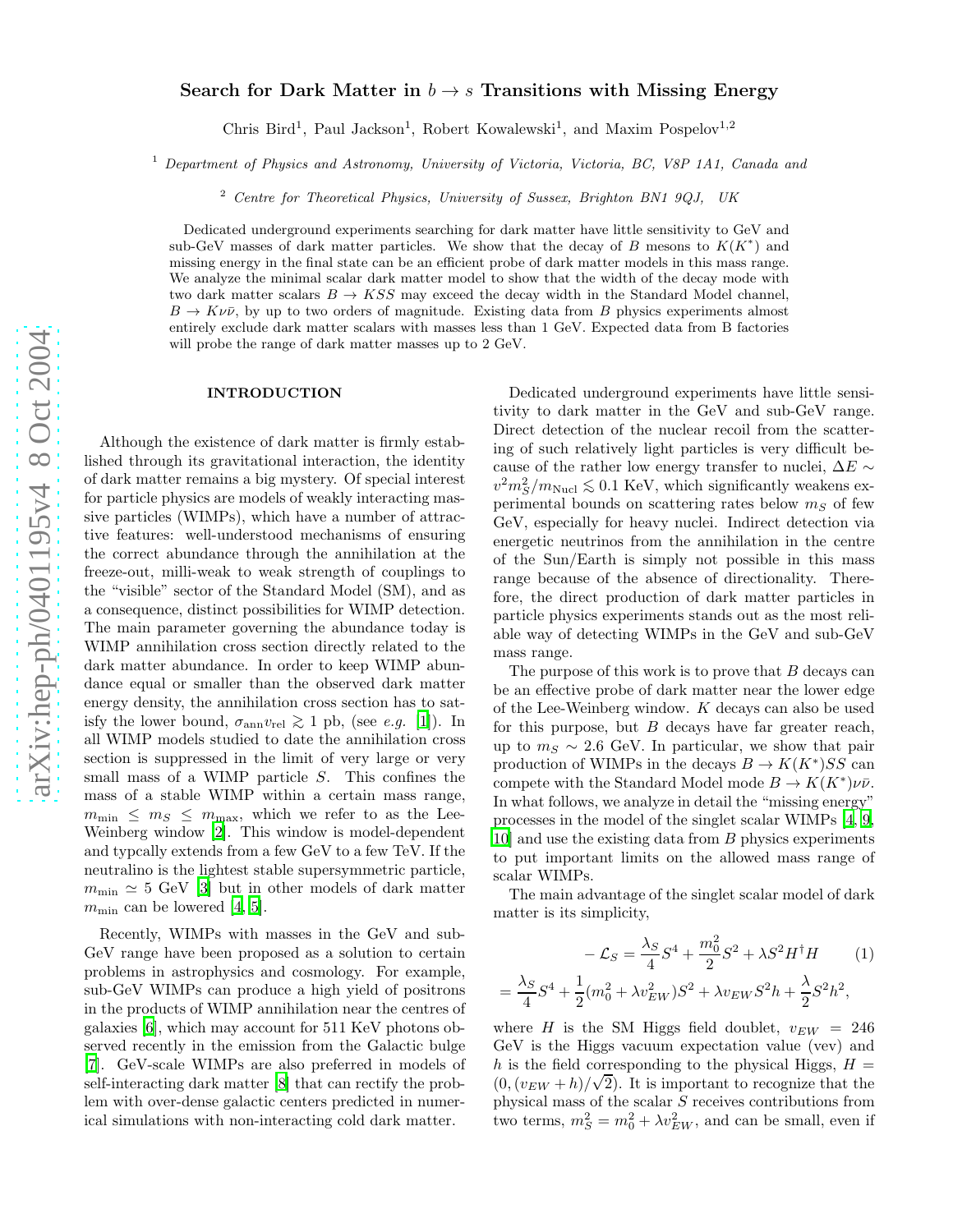

<span id="page-1-0"></span>FIG. 1: Feynman diagrams which contribute to  $B$  meson decays with missing energy.

each term is on the order  $\pm O(v_{EW}^2)$ . Although admittedly fine-tuned, the possibility of low  $m<sub>S</sub>$  is not a priori excluded and deserves further studies as it also leads to Higgs decays saturated by the invisible channel,  $h \rightarrow SS$ and suppression of all observable modes of Higgs decay at hadronic colliders [\[4\]](#page-3-3). The minimal scalar model is not a unique possibility for light dark matter, which can be introduced more naturally in other models. If for example, the dark matter scalar  $S$  couples to the  $H_d$  Higgs doublet in the two-Higgs modification of [\(1\)](#page-0-0),  $\lambda S^2 H_d^{\dagger} H_d$ , the finetuning can be relaxed if the ratio of the two electroweak vevs,  $\tan \beta = \langle H_u \rangle / \langle H_d \rangle$  is a large parameter. A wellmotivated case of tan  $\beta \sim 50$  corresponds to  $\langle H_d \rangle \sim 5$ GeV, and only a modest degree of cancellation between  $m_0^2$  and  $\lambda \langle H_d \rangle^2$  would be required to bring  $m_S$  in the GeV range. More model-building possibilities open up if new particles, other than electroweak gauge bosons or Higgses, mediate the interaction between WIMPs and SM particles. If the mass scale of these new particles is smaller than the electroweak scale [\[5\]](#page-3-4), sub-GeV WIMPs are possible without fine-tuning.

## PAIR-PRODUCTION OF WIMPS IN B DECAYS

The Higgs mass  $m_h$  is heavy compared to  $m_S$  of interest, which means that in all processes such as annihilation, pair production, and elastic scattering of S particles,  $\lambda$  and  $m_h$  will enter in the same combination,  $\lambda^2 m_h^{-4}$ . In what follows, we calculate the pair-production of  $S$  particles in  $B$  decays in terms of two parameters,  $\lambda^2/m_h^4$  and  $m_S$ , and relate them using the dark matter abundance calculation, thus obtaining the definitive prediction for the signal as a function of  $m<sub>S</sub>$  alone.

At the quark level the decays of the B meson with missing energy correspond to the processes shown in Figure [1.](#page-1-0) The SM neutrino decay channel is shown in Figure [1a](#page-1-0) and [1b](#page-1-0). The  $b \rightarrow s$  Higgs penguin transition, Figure [1c](#page-1-0), produces a pair of scalar WIMPs S in the final state, which likewise leave a missing energy signal. In this section, we show that this additional amplitude generates  $b \rightarrow sSS$  decays that can successfully compete with the SM neutrino channel.

A loop-generated  $b - s$ –Higgs vertex at low momentum transfer can be easily calculated by differentiating the two-point  $b \to s$  amplitude over  $v_{EW}$ . We find that

<span id="page-1-1"></span>to leading order the  $b \to sh$  transition is given by an effective interaction (see *e.g.*, [\[11\]](#page-3-10))

$$
\mathcal{L}_{bsh} = \left(\frac{3g_W^2 m_b m_t^2 V_{ts}^* V_{tb}}{64\pi^2 M_W^2 v_{EW}}\right) \overline{s}_L b_R h + (h.c.).
$$
 (2)

Using this vertex, Eq. [\(1\)](#page-0-0) and safely assuming  $m_h \gg m_b$ , we integrate out the massive Higgs boson to obtain the effective Lagrangian for the  $b \to s$  transition with missing energy in the final state:

$$
\mathcal{L}_{b \to s}{}_{\not{E}} = \frac{1}{2} C_{DM} m_b \bar{s}_L b_R S^2 - C_{\nu} \bar{s}_L \gamma_{\mu} b_L \bar{\nu} \gamma_{\mu} \nu + (h.c.). \tag{3}
$$

Leading order Wilson coefficients for the transitions with dark matter scalars or neutrinos in the final state are given by

$$
C_{DM} = \frac{\lambda}{m_h^2} \frac{3g_W^2 V_{ts}^* V_{tb}}{32\pi^2} x_t
$$
(4)  

$$
C_{\nu} = \frac{g_W^2}{M_W^2} \frac{g_W^2 V_{ts}^* V_{tb}}{16\pi^2} \left[ \frac{x_t^2 + 2x_t}{8(x_t - 1)} + \frac{3x_t^2 - 6x_t}{8(x_t - 1)^2} \ln x_t \right],
$$

where  $x_t = m_t^2/M_W^2$ .

<span id="page-1-3"></span>We would like to remark at this point that the numerical value of  $C_{DM}$  is a factor of few larger than  $C_{\nu}$ ,

$$
\frac{C_{DM}}{C_{\nu}} \simeq \frac{4.4\lambda M_W^2}{g_W^2 m_h^2},\tag{5}
$$

if  $\lambda m_h^{-2} \sim O(g_W^2 M_W^{-2})$ . This happens despite the fact that the effective  $bsh$  vertex is suppressed relative to  $bsZ$ vertex by a small Yukawa coupling  $\sim m_b/v_{EW}$ . The  $1/v_{EW}$  in [\(2\)](#page-1-1) is compensated by a large coupling of h to  $S^2$ , proportional to  $\lambda v_{EW}$ , and  $m_b$  is absorbed into the definition of the dimension 6 operator  $m_b\bar{s}_Lb_RS^2$ .

We concentrate on exclusive decay modes with missing energy, as these are experimentally more promising than inclusive decays and give sensitivity to a large range of  $m<sub>S</sub>$ . A limit on the branching ratio has recently been reported by BABAR collaboration,  $Br_{B^+\to K^+\nu\bar{\nu}}$  $7.0 \times 10^{-5}$  at 90% c.l. [\[12\]](#page-3-11), which improves on a previous CLEO limit [\[13\]](#page-3-12), but is still far from the SM prediction  $Br(B \to K \nu \bar{\nu}) \simeq (3-5) \times 10^{-6}$  (See, e.g. [\[14\]](#page-3-13)). We use the result for  $\mathcal{L}_{b\to sE}$  along with the hadronic form factors determined via light-cone sum rule analysis in [\[15](#page-3-14)] and related to the scalar  $B \to K$  transition in [\[16](#page-3-15)], to produce the amplitude of  $B \to KSS$  decay,

$$
\mathcal{M}_{B \to KSS} = C_{DM} m_b \frac{M_B^2 - M_K^2}{m_b - m_s} f_0(q^2),\tag{6}
$$

where  $q^2 = \hat{s} = (p_B - p_K)^2$  and the form factor for  $B \to K$  transition is approximated as  $f_0 \simeq$  $0.3 \exp\{0.63\hat{s}M_B^{-2} - 0.095\hat{s}^2M_B^{-4} + 0.591\hat{s}^3M_B^{-6}\}.$ 

The differential decay width to a  $K$  meson and a pair of WIMPs is given by

<span id="page-1-2"></span>
$$
\frac{d\Gamma_{B^+\to K^+SS}}{d\hat{s}} = \frac{x_t^2 C_{DM}^2 f_0(\hat{s})^2}{512\pi^3} \frac{I(\hat{s}, m_S) m_b^2 (M_B^2 - M_K^2)^2}{M_B^3 (m_b - m_s)^2},\tag{7}
$$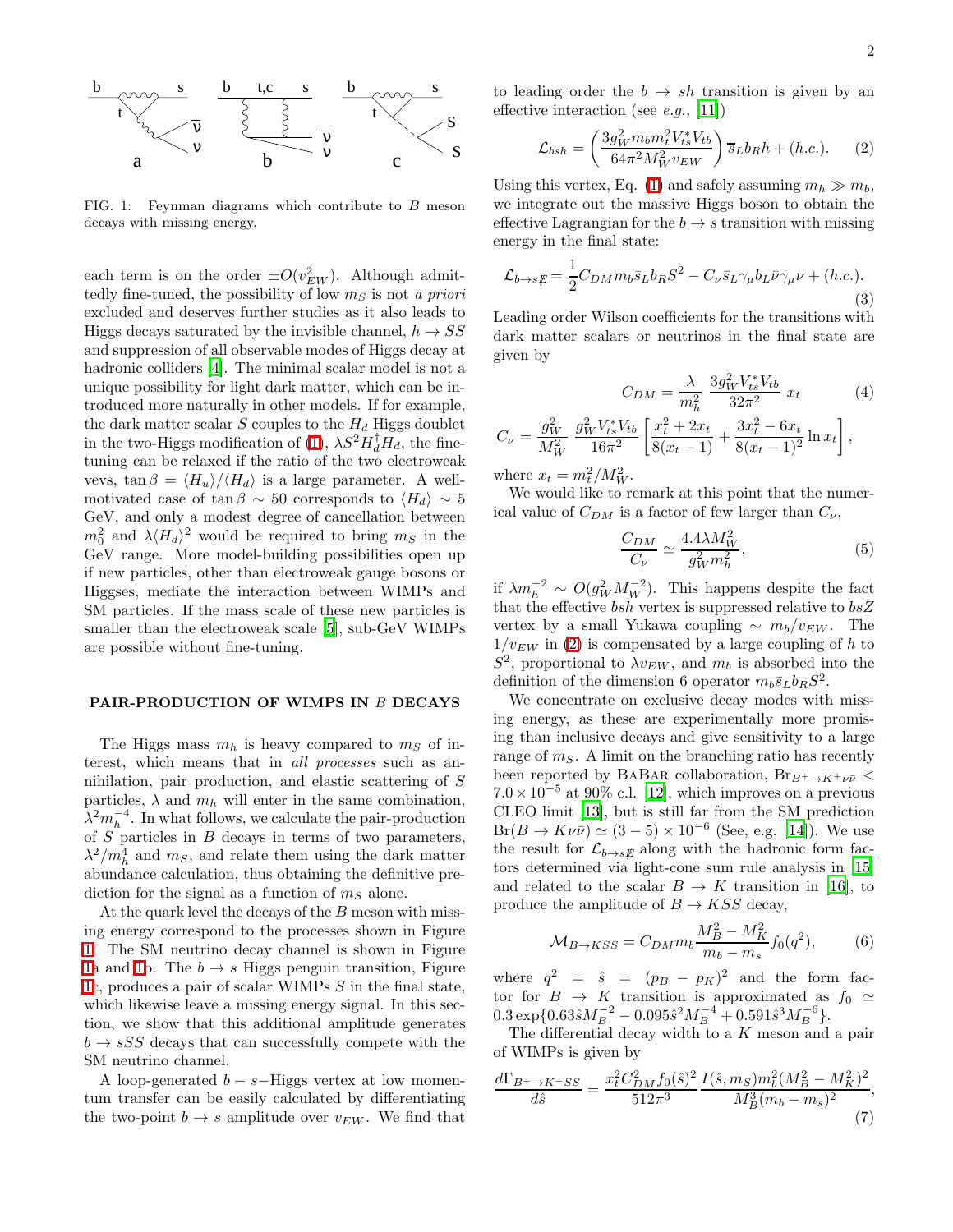where  $I(\hat{s}, m_S)$  reflects the available phase space,

$$
I(\hat{s}, m_S) = [\hat{s}^2 - 2\hat{s}(M_B^2 + M_K^2) + (M_B^2 - M_K^2)^2]^{\frac{1}{2}} [1 - 4m_S^2/\hat{s}]^{\frac{1}{2}}.
$$

From Eq. [\(7\)](#page-1-2) and the prediction for the SM neutrino channel, we obtain the total branching ratio for the  $B^+$ to  $K^+$  decay with missing energy in the final state,

$$
Br_{B^+\to K^+ + E} = Br_{B^+\to K^+\nu\bar{\nu}} + Br_{B^+\to K^+ SS}
$$
  
\n
$$
\simeq 4 \times 10^{-6} + 2.8 \times 10^{-4} \kappa^2 F(m_S).
$$
 (8)

<span id="page-2-0"></span>Eq. [\(8\)](#page-2-0) uses the parametrization of  $\lambda^2 m_h^{-4}$ ,

$$
\kappa^2 \equiv \lambda^2 \left(\frac{100 \text{ GeV}}{m_h}\right)^4, \tag{9}
$$

and the available phase space as a function of the unknown  $m<sub>S</sub>$ ,

$$
F(m_S) = \int_{\hat{s}_{min}}^{\hat{s}_{max}} f_0(\hat{s})^2 I(\hat{s}, m_S) \, d\hat{s} \left[ \int_{\hat{s}_{min}}^{\hat{s}_{max}} f_0(\hat{s})^2 I(\hat{s}, 0) \, d\hat{s} \right]^{-1}
$$

Notice that  $F(0) = 1$  and  $F(m<sub>S</sub>) = 0$  for  $m<sub>S</sub> > \frac{1}{2}(m<sub>B</sub>$  $m_K$ ) by construction. Similar calculations can be used for the decay  $B \to K^* S S$ ,

$$
Br_{B^+\to K^{++}+\cancel{E}} \simeq 1.3 \times 10^{-5} + 4.3 \times 10^{-4} \kappa^2 F(m_S). (10)
$$

with an analogous form factor.

For light scalars,  $m_S \sim \text{few } 100 \text{ MeV}$ , and  $\kappa \sim O(1)$ the decay rates with emission of dark matter particles are ∼ 50 times larger than the decay with neutrinos in the final state! This is partly due to a larger amplitude, Eq. [\(5\)](#page-1-3), and partly due to phase space integral that is a factor of a few larger for scalars than for neutrinos if  $m<sub>S</sub>$ is small.

## ABUNDANCE CALCULATION AND COMPARISON WITH EXPERIMENT

The scalar coupling constant  $\lambda$  and the scalar mass  $m<sub>S</sub>$  are constrained by the observed abundance of dark matter. For low  $m<sub>S</sub>$ , as shown in [\[4](#page-3-3)], the acceptable value of  $\kappa$  is  $\kappa \sim O(1)$ . Here we refine the abundance calculation for the range  $0 < m<sub>S</sub> < 2.4$  GeV in order to obtain a more accurate quantitative prediction for  $\kappa$ . The main parameter that governs the energy density of WIMP particles today, which we take to be equal to the observed value of  $\Omega_{DM} h^2 \sim 0.13$  [\[17\]](#page-3-16), is the average of their annihilation cross section at the time of freeze-out. This cross section multiplied by the relative velocity of the annihilating WIMPs is fixed by  $\Omega_{DM}$  and can be conveniently expressed [\[4\]](#page-3-3) as

<span id="page-2-1"></span>
$$
\sigma_{\text{ann}} v_{rel} = \frac{8v_{EW}^2 \lambda^2}{m_h^4} \times \left( \lim_{m_h \to 2m_S} m_h^{-1} \Gamma_{\bar{h}x} \right) (11)
$$

3

Here  $\Gamma_{\bar{h}X}$  denotes the partial rate for the decay,  $h \to X$ , for a virtual Higgs, h, with the mass of  $m_{\tilde{h}} = 2E_S \simeq 2m_S$ . Notice that Eq. [\(11\)](#page-2-1) contains the same combination  $\lambda^2 m_h^{-4}$  as [\(8\)](#page-2-0). The zero-temperature width  $\Gamma_{\bar{k}x}$  was extensively studied two decades ago in conjunction with searches for light Higgs [\[18](#page-3-17), [19](#page-3-18), [20](#page-3-19)].

For  $m<sub>S</sub>$  larger than  $m<sub>\pi</sub>$  the annihilation to hadrons dominates the cross section, which is therefore prone to considerable uncertainties. At a given value of  $m<sub>S</sub>$ , we can predict  $\Gamma_{\tilde{h}X}$  within a certain range that reflects these uncertainties. With the use of [\(11\)](#page-2-1), this prediction translates into the upper (A) and the lower (B) bounds on  $\kappa(m_S)$ , which we insert into Eq. [\(8\)](#page-2-0) and plot the result-ing Br<sub>B+→K++E</sub> in Figure [2.](#page-3-20)

In the interval 150 MeV  $\leq m_S \leq 350$  MeV the annihilation cross section is dominated by continuum pions in the final state, and can be calculated with the use of low-energy theorems [\[18\]](#page-3-17) to good accuracy. Requiring  $\kappa^2$  <  $4\pi$  allows to determine the lower end of the Lee-Weinberg window in our model,  $m_{\text{min}} \sim 350$ MeV. In the interval 350 MeV−650 MeV the strangeness threshold opens up, and annihilation into pions via the s-channel  $f_0$  resonance become important. The strength of this resonance and its width and position at freezeout temperatures,  $T \sim (0.05 - 0.1) m_S$ , are uncertain. Curve B in this domain of Figure [2](#page-3-20) assumes the  $f_0$  resonance is completely insensitive to thermal effects and has the *minimum* width quoted by PDG [\[21\]](#page-3-21) which maximizes  $\Gamma_{\tilde{h}x}$ , whereas curve A corresponds to a complete smearing of the  $f_0$  resonance by thermal effects and much lower value of  $\Gamma_{\tilde{h}x}$ . Above  $m_s =1$  GeV, curve B takes into account the annihilation into hadrons mediated by  $\alpha_s(G_{\mu\nu})^2$  with the two-fold enhancement suggested by charmonium decays [\[18](#page-3-17)] whereas curve A uses the perturbative formula. The charm threshold is treated simply by the inclusion of open charm quark production at a low threshold  $(m_c \simeq 1.2 \text{ GeV})$  in B curve and at a high threshold  $(m_S > m_D)$  in curve A. Both curves include the  $\tau$  threshold. There are no tractable ways of calculating the cross section in the intermediate region 650 MeV  $\leq m_S \leq 1$  GeV. However, there are no particular reasons to believe that the annihilation into hadrons will be significantly enhanced or suppressed relative to the levels in adjacent domains. In this region, we interpolate between high- and low-energy sections of curves A and B. Thus, the parameter space consistent with the required cosmological abundance of S scalars calculated with generous assumptions about strong interaction uncertainties is given by the area between the two curves, A and B.

Figure 2 presents the predicted range of  $\text{Br}_{B^+\to K^++E}$ as a function of  $m<sub>S</sub>$  and is the main result of our paper. The SM "background" from  $B \to K \nu \bar{\nu}$  decay is subdominant everywhere except for the highest kinematically allowed domain of  $m<sub>S</sub>$ . To compare with experimental re-sults [\[12](#page-3-11), [13\]](#page-3-12), we must convert the limit on  $\text{Br}_{B^+\to K^+\nu\bar{\nu}}$